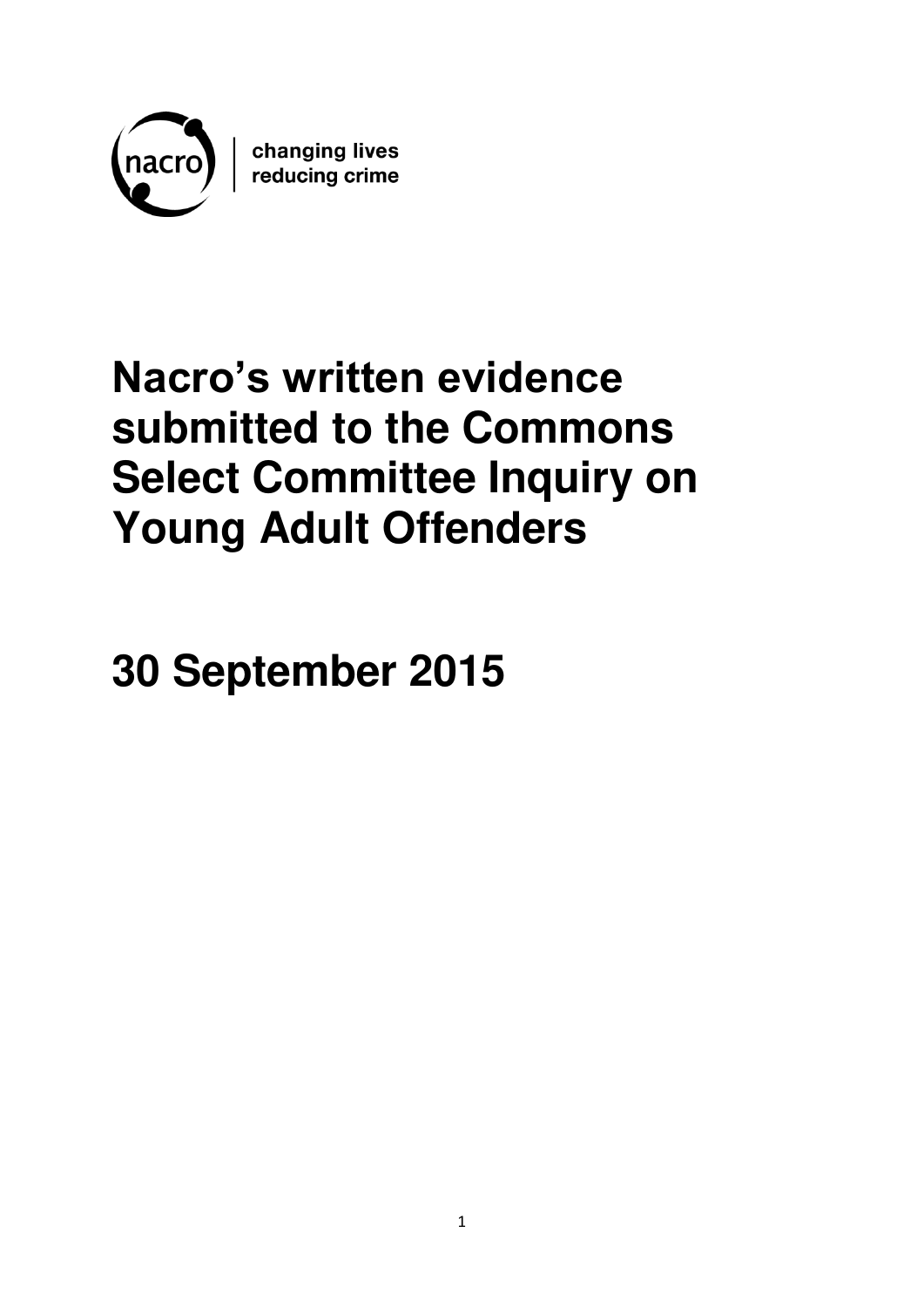# **About Nacro**

As a champion of social justice, Nacro's mission is to positively change lives, strengthen communities, enhance social inclusion, reduce crime, and prevent offending behaviour. We deliver high quality, evidence based and outcome focused interventions throughout England and Wales, helping the most vulnerable in the community to change their lives and reach their full potential.

Our services include:

**Substance misuse:** Our services combine a dual focus on the individual and the community, offering people interventions, information, advice and guidance programmes so they can not only recover from drug or alcohol dependence but also start to contribute actively and positively to the community.

**Education:** We provide young people with the skills they need to get back into education, training or employment through specialised courses such as pre-vocational and vocational programmes, problem-solving and employment preparation programmes that are designed for people who are stuck and can't see a way forward.

**Housing:** We help people, often with complex needs, including young people, to find somewhere to live and to give them the stability and support they need to acquire new skills and patterns of behaviour to turn their lives around.

**Offender management:** We work with offenders in the courts, in prisons and in the community, managing the offender journey in a way designed to minimise the risk of reoffending. We also work at the heart of communities to give people the best possible chance of reintegrating into society successfully.

**Resettlement Advice Service**: Our dedicated national phone and online service provides advice and support on resettlement matters to offenders, their families and practitioners such as finding somewhere to live, getting a job and dealing with the disclosure of a criminal record.

**Working in partnership to develop policy:** We use our knowledge of "what works" to reduce crime to help inform policy and shape practice. In line with this, we work closely with government and public and private sector partners, using our experience on the ground to establish and pilot the best ways of reducing crime in local neighbourhoods. Nacro is also a regular contributor to government consultations and important debates on key subjects in the criminal justice sector.

If you would like to discuss any aspect of our response further, please contact: Sarah Wilkinson, Policy Programme Officer [sarah.wilkinson@nacro.org.uk](mailto:sarah.wilkinson@nacro.org.uk)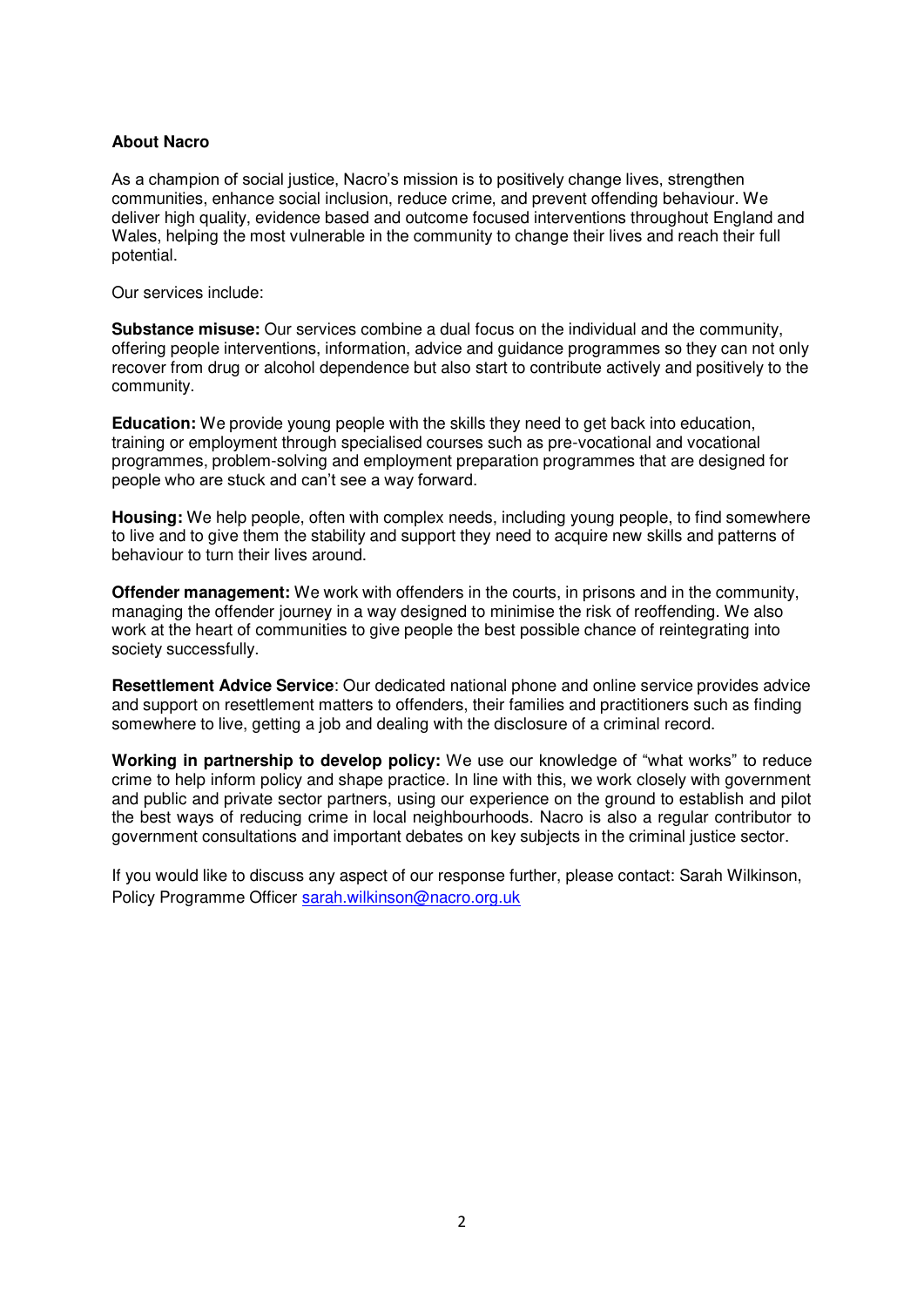# **Introduction**

Nacro welcomes the opportunity to submit evidence to the Commons Justice Select Committee Inquiry into the Treatment of Young Adult Offenders in the criminal justice system. Nacro has a wealth of experience delivering services across housing, education, justice and health to young adults with offending histories and multiple and complex needs. As well as delivering frontline services, we have been researching into the needs of vulnerable and disadvantaged young people and advocating on their behalf for more than 50 years.

This submission is grounded in Nacro's experience and expertise, and also draws upon evidence from Nacro's research and evaluation programme Beyond Youth Custody (BYC)<sup>1</sup>, a Big Lottery Funded learning and awareness raising programme designed to challenge, advance, and promote better thinking in policy and practice for the effective resettlement of young people (up to the age of 25). Giving young people a voice is at the heart of the programme; we actively consult with, and encourage young people who've been in custody to voice their opinion about resettlement services, because nobody understands the challenges better.

We strongly support the submission by the Transition to Adulthood (T2A) Alliance, of which Nacro is a member organisation. In order not to repeat the case made by T2A we have referenced relevant parts of their submission where appropriate. Nacro particularly endorses T2A's evidence based recommendations for how the criminal justice system could operate a distinct approach for young adults. We have focused on the questions that are most pertinent to our areas of work.

# **Executive Summary**

<u>.</u>

- Young adults, aged 18-25, require a distinct approach that is tailored to meet their unique needs and vulnerabilities. In order for this to happen, there first needs to be widespread recognition of the need for this approach from the criminal justice system. The current strategy for dealing with young adult offenders is ineffective.
- Nacro encourages the Ministry of Justice (MoJ) to consider implementing a strategy for the management of young adults (18-25) through the criminal justice system that makes legislative provision where appropriate, puts governance structures in place for accountability and enables monitoring of ongoing effectiveness.
- There is currently no system-wide specific provision for young adults. The suitability of provision for young adults with distinct needs such as young women and black and minority ethnic (BAME) young adults is even more questionable. To be effective, provision both in custody and in the community need to be culturally sensitive and tailored to young adult individual needs and end goals – taking into account maturity, previous experiences, complex needs and vulnerabilities.
- Nacro strongly supports The Harris Review's conclusion that all young adults in prison are vulnerable. Custody should be used as a last resort, particularly for children and vulnerable young adults. Custodial sentences result in higher reconviction rates than any other criminal justice disposal. The experience of incarceration represents an interruption to the important developmental processes associated with adolescence that naturally foster desistance. It also exacerbates problems, severing positive ties with the family and wider community and bringing additional trauma. Wherever possible, young adults should

 $<sup>1</sup>$  Beyond Youth Custody (BYC) is one of three England-wide learning and awareness projects funded under the Big Lottery</sup> Fund's Youth in Focus (YIF) programme, which aims to support vulnerable young people through changes in their lives. BYC has been designed to challenge, advance, and promote better thinking in policy and practice for the effective resettlement of young people. BYC brings together Nacro, with three research and evaluation partners, ARCS (UK), and Salford and Bedfordshire universities. BYC has published extensive research into effective resettlement practice with young people aged up to 25, so its findings are extremely relevant to this inquiry. Please see http://www.beyondyouthcustody.net/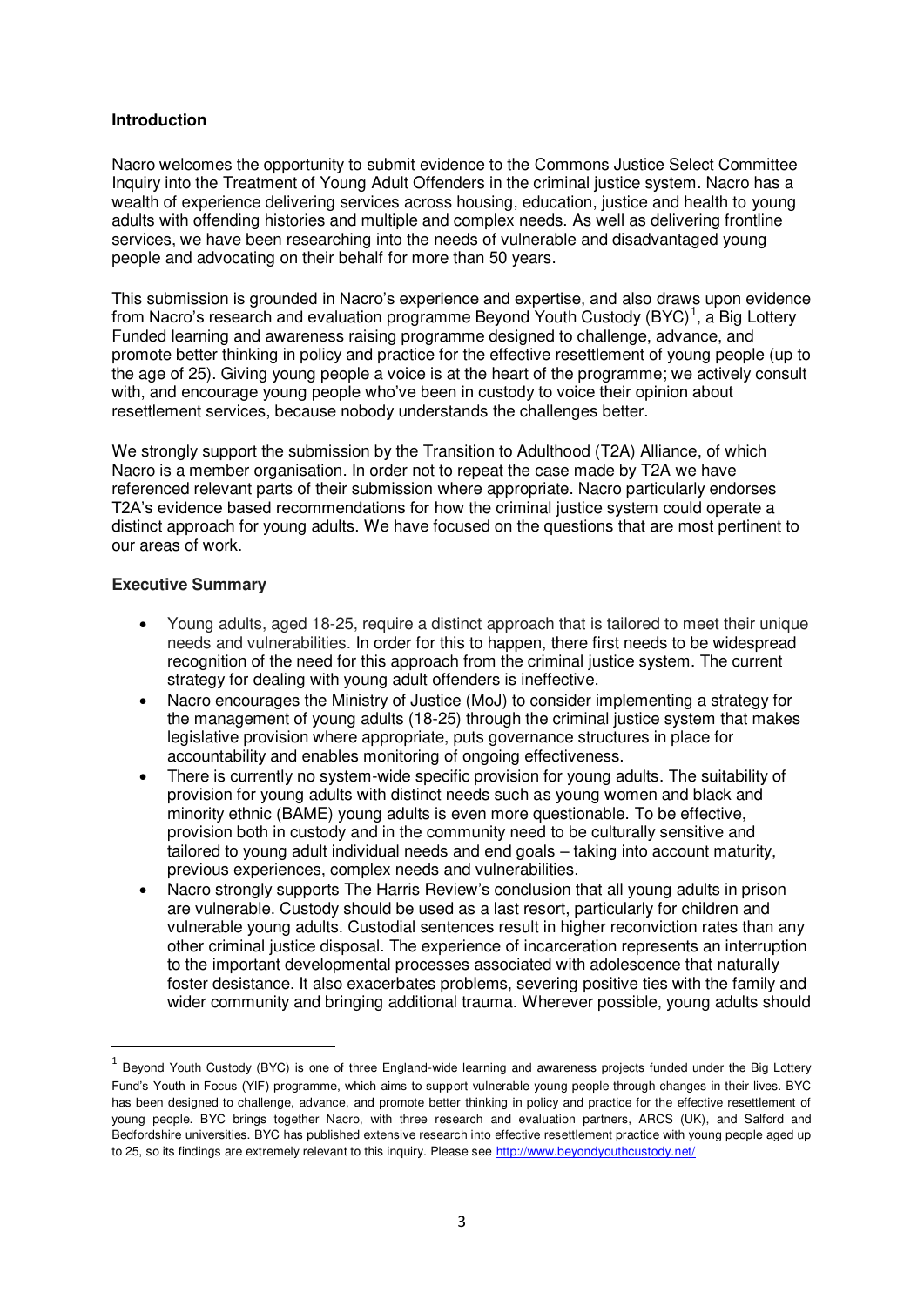be diverted away from the criminal justice system and receive appropriate support based on their individual needs.

 Changes in policy and practice are required to ensure that those young adults who do find themselves in contact with the criminal justice system receive the support they require to move away from crime and towards a more positive future.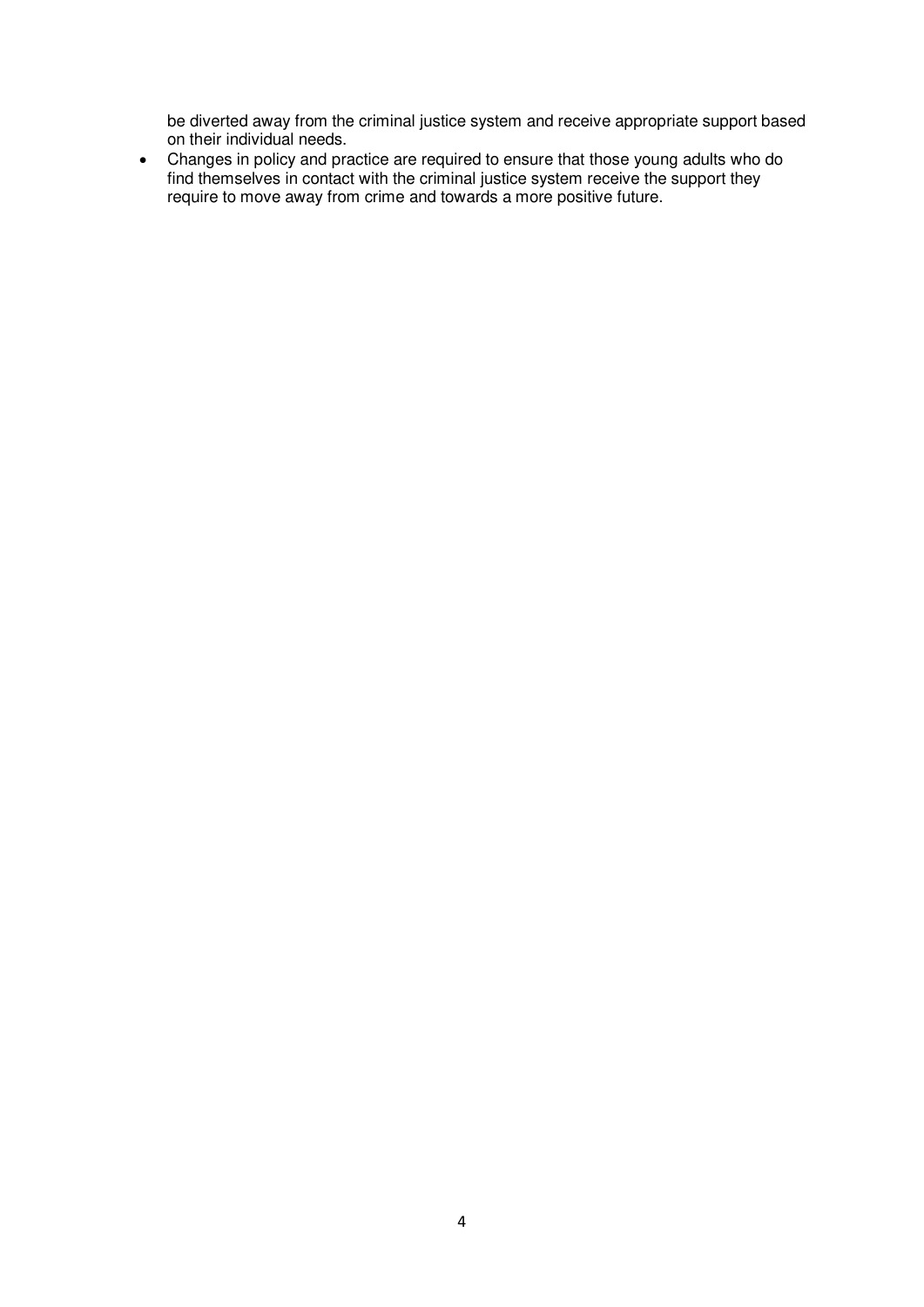# **Response to the Inquiry's questions**

<u>.</u>

# **Question 1: The nature and effectiveness of the Ministry of Justice's strategy and governance structures for dealing with young adult offenders.**

- 1. There is an emerging need for a separate and distinct strategy for dealing with young adult offenders in the criminal justice system. A growing body of evidence makes the case for why young adults, aged 18-25, require a distinct approach that is tailored to meet their unique needs and vulnerabilities. This is based on developmental stage and maturity as well as the social, economic and structural factors that specifically impact this group.
- 2. The current strategy for dealing with young adult offenders is ineffective. Young adults are some of the most challenging people in the criminal justice system, responsible for a disproportionate level of crime, serious and violent offences with high rates of reoffending. Many young adults involved in the criminal justice system have a wide range of vulnerabilities and complex needs, with high levels of mental ill health, personality disorder, and experience of trauma, abuse and loss<sup>2</sup>. Their experiences of incarceration often include high levels of violence, self-harm, extended lockdown and limited purposeful activity<sup>3</sup>.
- 3. The reduction in the number of young adults in custody over recent years is welcome and provides an opportunity to deliver a tailored and distinct approach for those remaining. However, it also presents a challenge due to the likelihood of entrenched patterns of offending behaviour, the nature of offences committed and higher concentration of problems.
- 4. Nacro encourages the MoJ to consider implementing a strategy for the management of young adults through the criminal justice system that makes legislative provision where appropriate, puts governance structures in place for accountability and enables monitoring of ongoing effectiveness. Consideration should also be given to what lessons can be learned and applied from the youth justice system, including its successes in the reduction of first time entrants and those receiving sentences in and out of court<sup>4</sup>.

# **Question 2: The suitability of current provision for young adult offenders i) in the community and ii) in custody, including the extent to which there is distinct provision currently, and addressing the following questions:**

5. There first needs to be widespread recognition that young adults need to be identified as a distinct group in order to provide for suitable interventions and support for young adult offenders. There is currently no system-wide specific provision for this group. In evidence to the Justice Committee, Michael Spurr, Head of the National Offender Management Service (NOMS), said 'at the moment we have a mixture of different arrangements for young adults'<sup>5</sup>. This can be evidenced by looking at custodial arrangements for young adults. At present, young adults are held across a wide range of establishments, including young offender institutions (YOIs) that hold young adults only, adult prisons where young adults are held in separate young adult wings, and those where all prisoners over the age of 18 are totally integrated. The move towards integrating young adults is worrying given the findings of the most recent Her Majesty's Inspectorate of

<sup>2</sup> Beyond Youth Custody (2015) *Effective resettlement of young people: lessons from Beyond Youth Custody,* London: Beyond Youth Custody 3 HM Inspectorate of Prisons (2015) *Annual Report 2014-15,* London: HM Inspectorate of Prisons (Accessible at

https://www.justiceinspectorates.gov.uk/hmiprisons/wp-content/uploads/sites/4/2015/07/HMIPAR\_2014-15\_TSO\_Final1.pdf)<br><sup>4</sup> Miniptry of Justice (2015) Youth Justice Statistice 2012-14 England and Welce Landon: Ministry of Jus Ministry of Justice (2015) *Youth Justice Statistics 2013-14 England and Wales London*: Ministry of Justice (Accessible at https://www.gov.uk/government/uploads/system/uploads/attachment\_data/file/399379/ youth-justice-annual-stats-13-14.pdf)

<sup>5</sup> Spurr M (2014) *Oral evidence to the Justice Committee: Prisons: planning and policies*, Tuesday 2 December 2014London: House of Commons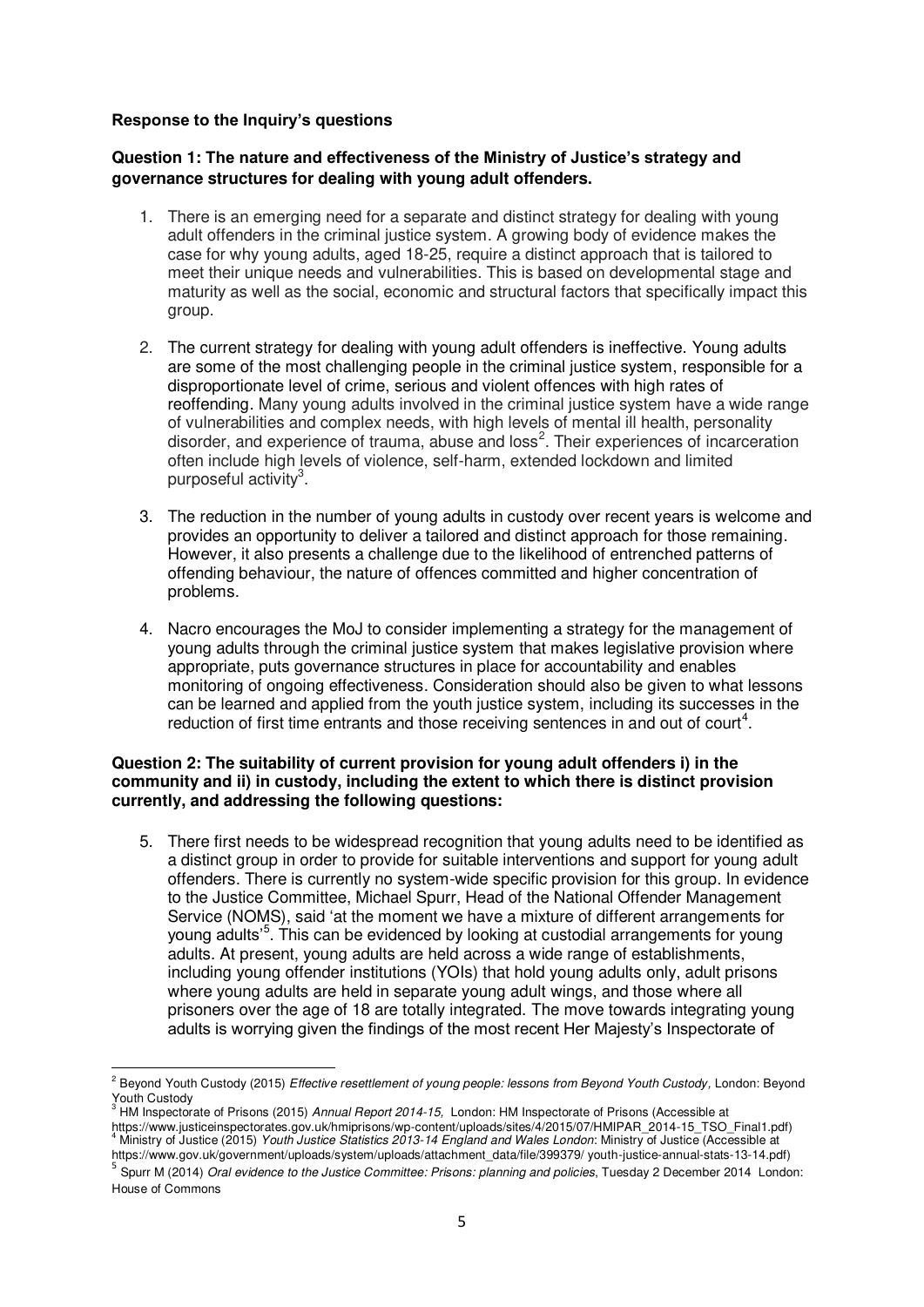Prison (HMIP) report 2014/15 that notes 'in prisons that had integrated adults and young adults, outcomes for the young adults were generally worse<sup>,6</sup>. The current approach is piecemeal and cannot be seen as distinct provision.

- 6. The suitability of provision for young adults with distinct needs, such as young women and black and minority ethnic (BAME) young adults is even more questionable. Indeed, BYC research<sup>7</sup> shows that the specific needs of young women (who make up 3% of young adults in custody) have received little attention in policy and practice. This group is held in 'designated accommodation' within adult female prisons. In practice, the extent to which this accommodation is distinct is questionable, with reports by HMIP finding little evidence of any differential provision and approach for young adult women $8$ .
- 7. To be effective, provision both in custody and in the community need to be culturally sensitive and tailored to young adult individual needs and end goals – taking into account maturity, previous experiences, complex needs and vulnerabilities. For example, education, training and employment is a particularly important pathway for young adults and provision should be tailored to individual experience and level of attainment in order to improve the prospects of access to opportunities on release, and to equip young people without previous experience of the work place with the soft skills and confidence needed to successfully engage.
- 8. There are many examples of good practice where voluntary sector organisations make specific provision for young adults. Not limited to responding to the chronological age of 18 that dictates other statutory services in the criminal justice system, services can take into account maturity and other factors dependent on a young adult's needs. For example, Nacro's delivery of services to young adults affected by substance misuse is tailored specifically to consider maturity. The project gives advice and support to young people, up to the age of 18 affected by substance misuse. However, a specially trained Transitions Worker placed within the team has the discretion to take referrals of young adults up to the age of 25 that fit criteria regarding their vulnerability and/or potential unsuitability for adult services, meaning that they can access the service.

# **Question 2a: What is the evidence on how outcomes across a range of measures for young adult offenders compare with other offenders?**

- 9. Currently, official statistics published by the MoJ and NOMS do not disaggregate data for young adults aged between 18 and 25. Instead, under current data collection methods and definitions, the following categories apply: young people (10-17 years), young adults (where available, which covers 18-20 years) and adults (21 years and over) in the Criminal Justice System.
- 10. While it is possible to access a limited range of data that distinguishes further between young adults over 18 and older adults, evidence on outcome measures for young adult offenders compared to other offenders are not readily available. By combining data for young adults with the rest of the older prison population (21+ category), nuances and differences in outcomes unique to young adults are lost. Nacro would encourage the Committee to consider what data could usefully be captured by age so that more could be understood about what interventions work best with this group and how outcomes compare. This evidence would greatly inform the design of a distinct approach for young adults and is crucial to ensuring an evidence based approach.

https://www.justiceinspectorates.gov.uk/hmiprisons/wp-content/uploads/sites/4/2015/07/HMIPAR\_2014-15\_TSO\_Final1.pdf)<br><sup>7</sup> Bateman T and Hazel N (2014) *Resettlement of girls and young women: research report,* London: Beyond

<u>.</u>

<sup>6</sup> HM Inspectorate of Prisons (2015) *Annual Report 2014–15,* London: HM Inspectorate of Prisons (Accessible at

<sup>&</sup>lt;sup>8</sup> Ibid.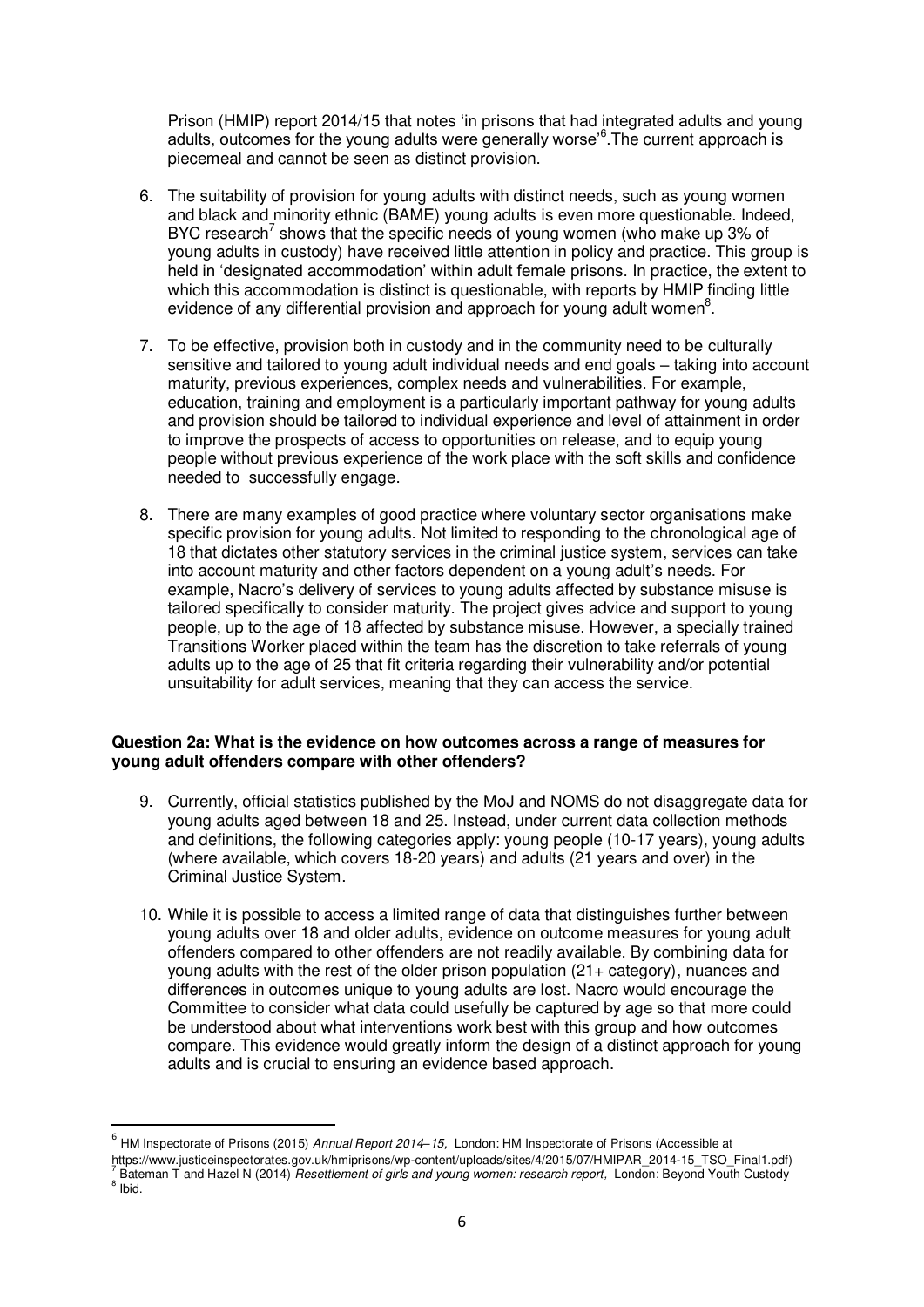11. Reoffending rates among young adults are high, with 19 being the peak age of offending behaviour (for males). The age range 20-25 is the period of fastest deceleration in offending among recidivist offenders. Criminal justice policy and practice therefore needs to recognise more fully the unique characteristics and needs of this age group.<sup>9</sup>

#### **Question 2b: Taking into account the findings of the Harris Review, what measures should be prioritised in addressing levels of suicide, self-harm, and violence amongst young adult offenders currently held in custody?**

- 12. In Nacro's experience as lead partner of the Offender Health Collaborative<sup>10</sup>, we have seen the life changing – and at its most extreme, live saving – benefits of diverting vulnerable people away from the criminal justice system. Where diversion from custody is not possible, measures can be adopted to moderate the risks of young people's vulnerability, supporting them in custody. For example, proper support and planning for release in custody can reduce young people's anxieties and support them through the rehabilitative process.
- 13. Young adults have high levels of need but because of factors such as stigma, fear of retribution and distrust of authority, are perhaps least likely to ask for help. BYC research shows that effective engagement and high quality, trusted relationships are crucial to enhancing a young person's motivation to make positive choices, stay in support programmes and build resilience to negative influencing factors. Our experience from listening to service users via the Liaison and Diversion 'Lived Experience Team' chimes with the finding of the Harris Review; one of their key asks is in relation to peer support<sup>11</sup>. Acknowledging the importance of service user experience on designing effective services, Nacro encourages the Committee to explore how young adults themselves can be involved in the development and implementation of distinct measures to help them feel safe in custody.
- 14. When considering measures to address violence and self-harm in custody among young adults, it is important to understand the likely relatedness to gangs. Consistent Inspectorate reports note increasing levels of violence, and particularly gang violence, reported in young offender institutions (YOI) and Her Majesty's Prisons (HMPs). Young adults are more likely to have been involved with gang crime than older adults. The centrality of serious violence within gangs means that many gang-involved young adults are likely to have experienced, perpetrated or witnessed serious violence. In addition, gang-involved girls and young women are at heightened risk of sexual violence and exploitation. Exposure to violence puts gang-involved young people at increase likelihood of mental illness and trauma. Please see 'Custody and Beyond: resettlement of ganginvolved young people' for details of specific measures that can be taken when working with gang-involved young people<sup>12</sup> .
- 15. Custodial establishments should undertake appropriate screening of young people in order to ensure that the necessary support is available as part of prison violence and self-harm reduction strategies as well as aiding the resettlement process. Work with young adults should be anchored in an awareness of possible trauma in their backgrounds and in an understanding of the way in which such trauma can affect

 9 Prison Reform Trust (2014) *Bromley Briefings Prison Factfile*. Accessible at:

<sup>&</sup>lt;u><http://www.prisonreformtrust.org.uk/Portals/0/Documents/Bromley%20Briefings/Factfile%20Autumn%202014.pdf></u><br><sup>10</sup> Nacro leads the Offender Health Collaborative, a consortium of charities and academic organisations, who devel liaison and diversion (L&D) operating model for NHS England. Please see: [https://www.nacro.org.uk/about-us/policy-](https://www.nacro.org.uk/about-us/policy-partnerships/offender-health-collaborative/)

partnerships/offender-health-collaborative/<br><sup>11</sup> For more information about how L&D programmes incorporate lived experience in the planning, development and delivery of their services, please see the most recent L&D bulletin [http://www.england.nhs.uk/wp-content/uploads/2015/09/ld-bulletin](http://www.england.nhs.uk/wp-content/uploads/2015/09/ld-bulletin-august-2015.pdf)[august-2015.pdf](http://www.england.nhs.uk/wp-content/uploads/2015/09/ld-bulletin-august-2015.pdf)

<sup>12</sup> Factor F, Pitts J and Bateman T (2015) *Gang–involved young people: Custody and Beyond,* London: Beyond Youth Custody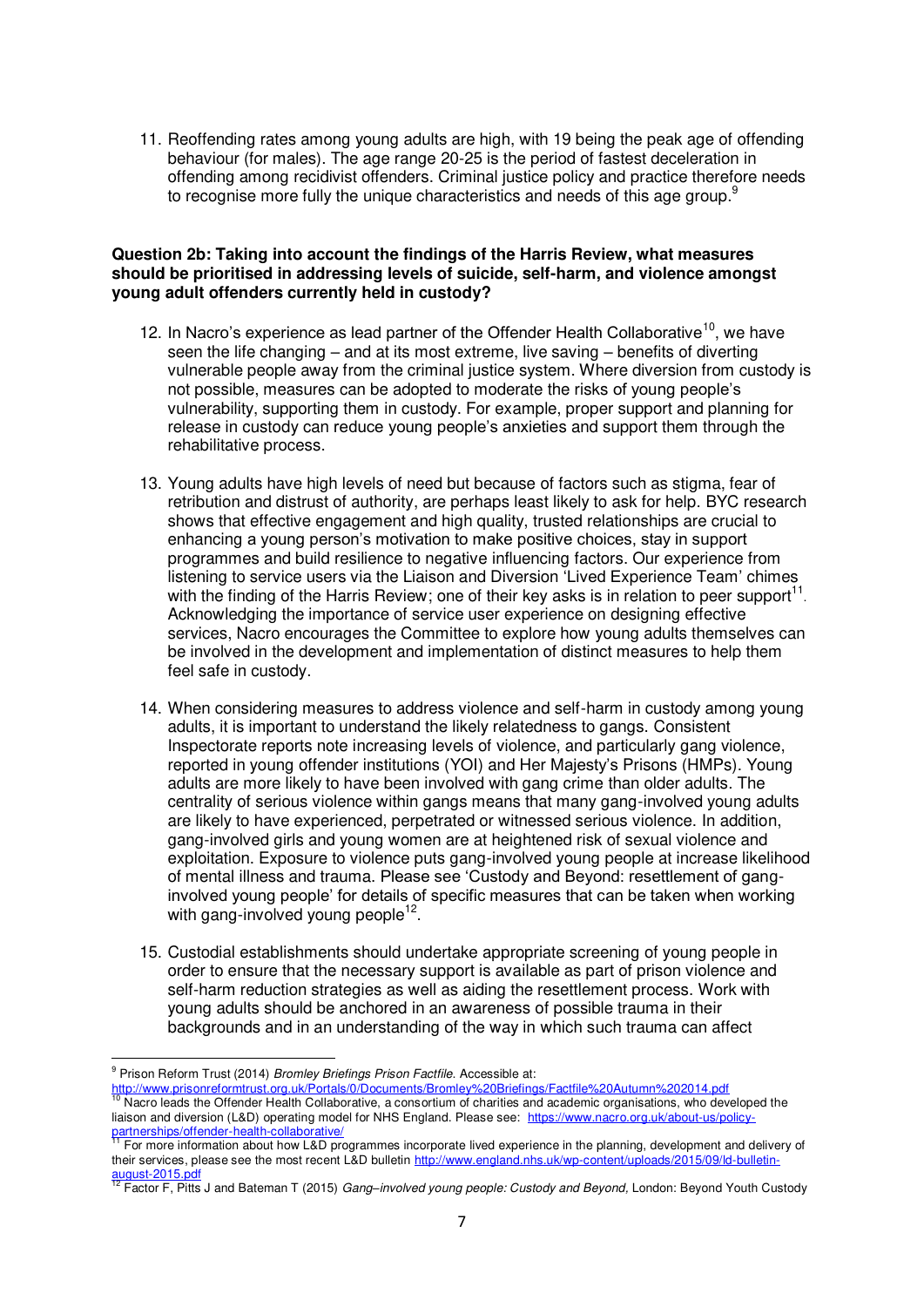behaviour and engagement. In practice, this may involve awareness raising and training of staff, the provision of safe environments, reducing the scope for re-traumatisation and the coordination of provision designed to increase resilience and support $13$ .

# **Question 2c: What impact have the Transforming Rehabilitation reforms had on the transition between youth offending teams and probation services?**

- 16. The reforms brought about by Transforming Rehabilitation (TR) designed to give offenders continuous support by one provider from custody into the community – present an opportunity to ease the transition for people leaving custody, ensuring joined up support. However, the new arrangements are still in the early stages of implementation and it is therefore too early to reliably assess the impact the reforms have had on the transition between youth offending teams and probation services. Changes to statutory requirements made under TR in relation to mandatory post-custody supervision will have significant implications for young adults turning 18 and above. However, it will be important that the impact of these changes on young adults is monitored given the tension between enhanced support and implications of non-compliance leading to the potential increase of breach<sup>14</sup>.
- 17. Beyond Youth Custody research highlights the importance of smooth transitions and enhanced support at times of change for young people. The transition period from custody to community offers a 'window of opportunity' in which young people can be open to intervention that aims to promote desistance. But it also represents a time of substantial risk during which young people may be under pressure to resume previous forms of behaviour and associate with offending peers. Research has consistently found that reoffending or breach are both more likely in the critical period immediately after release<sup>15</sup>. For young adults aged 18, the transition can be even more problematic as people move from the highly supported youth system to the adult system where the approach, support entitlements and licence conditions are very different. If the transition is poorly managed, a young adult can quickly become disengaged and reoffend.
- 18. Good practice identified by Beyond Youth Custody, which is applicable to transitions of this type, suggests that it is important to prepare young people for difficult changes, with significant effort placed on forming relationships with the new workers in the weeks leading up to changes. The young person should be given clear information about what arrangements have been made, what is required of them, and where possible should be involved in decisions about their own resettlement planning<sup>16</sup>. Nacro encourages the Committee to consider what protocols and systems should be in place for the sharing of information and communication between Community Rehabilitation Companies, National Probation Service and Youth Offending Teams. This kind of information sharing is important for the transition of all young adults, but can be particularly important for ganginvolved young adults in terms of safety and risk management<sup>17</sup>.

# **Question 3: The Harris Review advocated a distinct approach to young adult offenders. Is this desirable? If so, what would this entail i) in the community and ii) in custody? If not, why not? Please also address the following questions:**

19. Nacro endorses the Harris Review's recommendations for a distinct approach to young adult offenders. We support the approach as set out in the T2A's submission. Please see T2A submission.

-

<sup>13</sup> Wright S and Liddle M (2014) *Developing a trauma-informed resettlement for young custody leavers, a practitioners guide*, London: Beyond Youth Custody

<sup>14</sup> Bateman T, Hazel N and Wright S (2013) *Resettlement of Young People Leaving Custody: Lessons from the literature*  London: Beyond Youth Custody

<sup>15</sup> Beyond Youth Custody (2015) *Effective resettlement of young people: lessons from Beyond Youth Custody* London: Beyond Youth Custody <sup>16</sup> Ibid.

<sup>17</sup> Factor, F, Pitts J and Bateman, T (2015) *Gang-involved young people: Custody and Beyond.* London: Beyond Youth Custody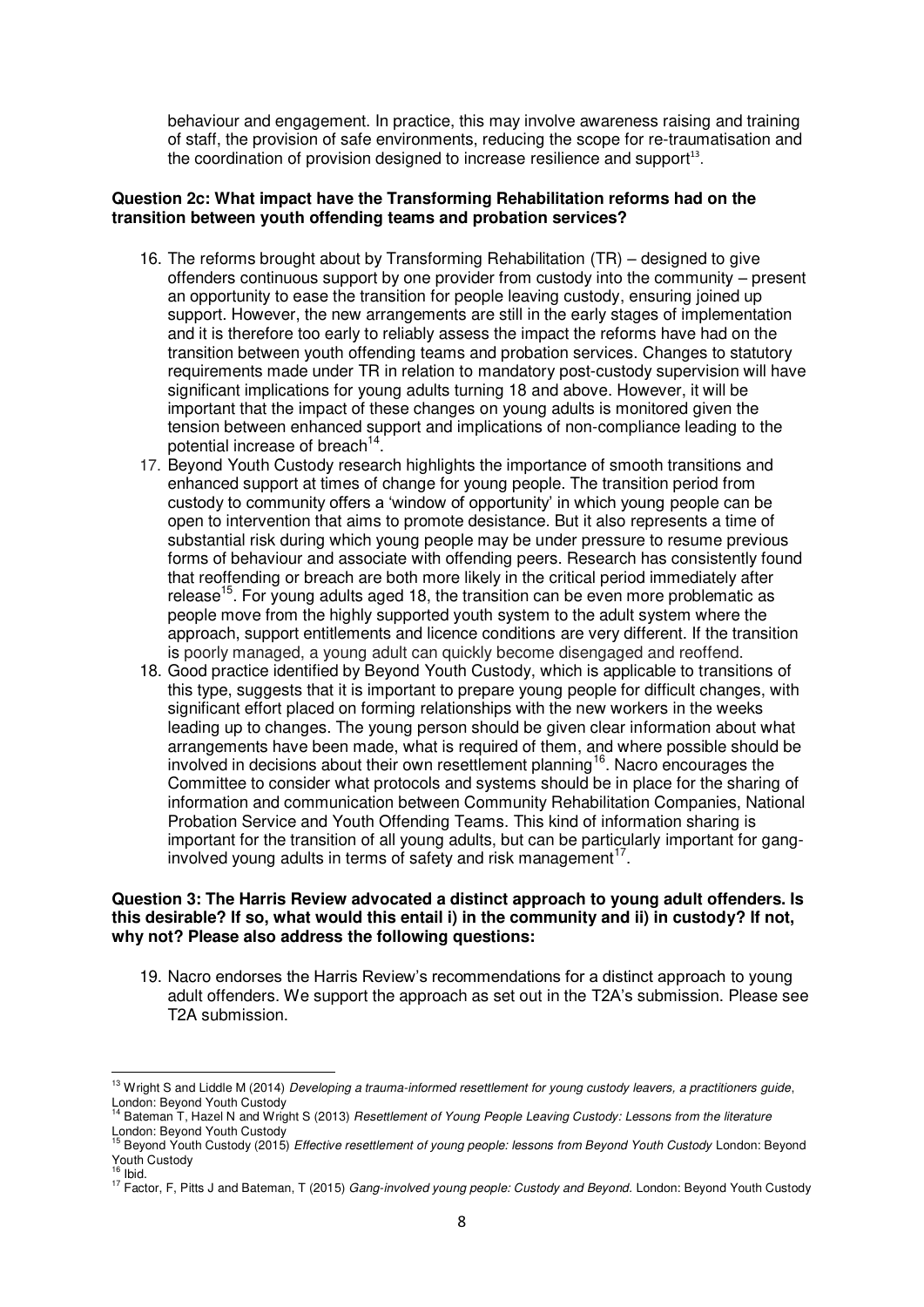# **Question 3a: Should sentence to detention in a young offender institution for 18-20 year old offenders be abolished? If so, what should replace it?**

20. The detention in a young offender institution (DYOI) sentence was originally conceived to offer extra protection and support to young adults because of their developing maturity<sup>18</sup>. Nacro agrees with the principle on which this was introduced, but there are questions over the extent to which it is fulfilling this original aim. Young adults require a distinct approach; therefore the DYOI should not be abolished unless it is replaced with an alternative that is more effectively tailored to the needs of young adults.

# **Question 3b: The Harris Review concluded that all young adults in prison are vulnerable and that the experience of being in prison is particularly damaging to them as they are developing. Do you agree?**

- 21. Nacro strongly supports the Harris Review conclusion that all young adults in prison are vulnerable. Evidence shows the nature of vulnerability of young adults in prison: one quarter of 18-20 year olds in custody report having previously been in local authority care, 43% indicate that they have problems of mental ill health, one in five were homeless at the point of incarceration, 40% have no formal qualifications, one third are fathers, and the majority have family members who have been in prison<sup>19</sup>. Many women who find themselves in custody and in contact with probation have led chaotic lives, and have higher levels of needs and vulnerabilities than males. This includes higher levels of domestic violence, sexual abuse and exploitation, care history, poor educational attainment, mental health problems, and self-harm. Offending is often linked to victimisation and abuse and women offenders are much more likely to be the sole carer of a child<sup>20</sup>.
- 22. The experience of incarceration represents an interruption to the important developmental processes associated with adolescence that naturally foster desistance<sup>21</sup>. It also exacerbates problems, severing positive ties with the family and wider community and bringing additional trauma.
- 23. The damaging impacts that custody has on young adults can continue well beyond their release, for example causing difficulties re-establishing and re-negotiating relationships that have been interrupted by incarceration, as well as relearning communication skills. This can be even more difficult with peers of the opposite sex, making it harder to form healthy relationships.
- 24. Less frequently recognised is the traumatic impact of returning to the community. BYC research suggests that there is a stressful period of disorientation after release, which is both traumatic and increases the risk of reoffending. For effective resettlement, the young adult must go through a reorientation phase on release<sup>22</sup>. Release on Temporary Licence (ROTL) can alleviate the anxieties associated with uncertainty on leaving custody, mitigate the worst effects of disorientation and trauma, and help maintain links with family<sup>23</sup>. We welcomed the Youth Justice Board's recent informal consultation on Temporary release in the youth estate and, as outlined in our response to the consultation, Nacro believes that ROTL should be an integral part of preparing for the

<u>.</u>

<sup>&</sup>lt;sup>18</sup> Ministry of Justice (2013) *Transforming Management of Young Adults in Custody* London: Ministry of Justice Accessible at: https://www.gov.uk/government/uploads/system/uploads/attachment\_data/file/264059/8733.pdf <sup>19</sup> Farrant (2005), cited in Bateman T, Hazel N and Wright S (2013) *Resettlement of Young People Leaving Custody:* 

*Lessons from the literature* London: Beyond Youth Custody <sup>20</sup> Bateman T and Hazel N (2014) *Resettlement of girls and young women: Research report,* London: Beyond

Youth Custody

<sup>21</sup> Rutherford A (2002) *Growing Out of Crime – The new era: 3rd edition ,* Hook: Waterside Press

<sup>22</sup> Bateman T and Hazel N (2015) *Custody to Community, how young people cope with release,* London: Beyond Youth Custody<br><sup>23</sup> Ibid.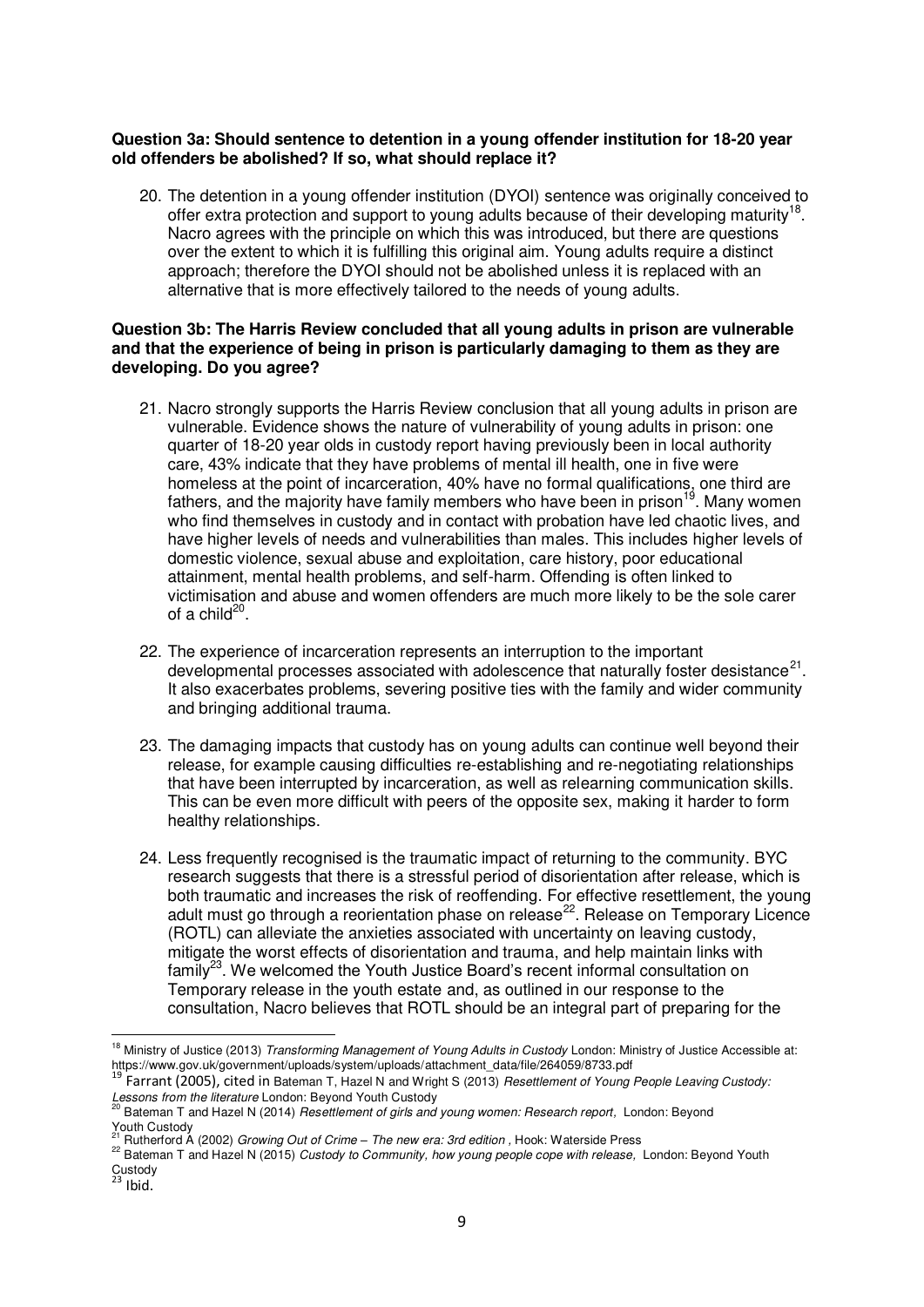transition back to the community. There should be a presumption of temporary release unless there are clear reasons for not allowing it. Similar arguments apply for young adults over 18. Nacro encourages the Committee to explore using ROTL more widely to aid the resettlement of young adults.

# **Question 3c: The Harris Review recommended that more young adults should be diverted from custody and from the criminal justice system. Is it appropriate to seek to divert more young adults from custody and the criminal justice system, and if so, how would this best be achieved?**

- 25. Custody should be used as a last resort, particularly for children and vulnerable young adults. Custodial sentences result in higher reconviction rates than any other criminal justice disposal. This reflects, in part, the vulnerable nature of the custodial population and the entrenched nature of their offending. The life chances of young adults who have been in contact with the criminal justice system can be adversely affected. This severity increases following incarceration<sup>24</sup>. Nacro's Resettlement Advice Service deals with thousands of cases each year. Young adults encounter numerous barriers to moving on following disclosure of their conviction including, but not limited to, applications to Further Education colleges, university, training, employment, housing, or applying for bank accounts. Nacro agrees that, wherever possible, young adults should be diverted away from the criminal justice system and receive appropriate support. Where the offence requires a criminal justice disposal non-custodial disposals should be the norm. These should include restorative justice orders, community resolution orders, civil penalties or sanctions. Crucially, this allows young adults to maintain family ties, engage in education or employment and contribute to society – benefiting the young adult, their community and reducing the cost of crime.
- 26. Please see T2A's 'Pathways from Crime<sup>25</sup> report that sets out in detail 10 points in the criminal justice process where young adults could be diverted from the system. In particular, the Harris Review found that 29 out of the 83 young adults who died from selfinflicted deaths were on remand. Consideration should be given to appropriateness of the use of remand, increased use of diversion and specialist support given to young adults who are remanded in custody. Given what is known about the heightened vulnerability and highly stressful nature of being on remand, and the fact that many young people remanded to custody by the courts but do not subsequently get a prison sentence<sup>26</sup>, this is an area for exploration for diversion. This is particularly pertinent due to the fact that those released from remand are not entitled to statutory support and the consequential impact of incarceration on their life chances.

#### **Question 4: What legislative or other barriers are there to more appropriate practices for young adult offenders and how could these be overcome?**

- 27. The overarching barrier to more appropriate practice is the lack of a clear central strategy. The first step is to recognise young adults aged 18-25 as a distinct group. While notable progress has been made, the absence of a specific legislative and operational framework acts as a significant barrier to implementing evidence based practice for commissioners and providers. The end result is patchy, uncoordinated experience for service users.
- 28. In addition there are important complicating factors impacting young women who make up a very small proportion of those in custody. While the small numbers are welcome

-

<sup>&</sup>lt;sup>24</sup> Bateman T, Hazel N and Wright S (2013) *Resettlement of Young People Leaving Custody: Lessons from the literature,* London: Beyond Youth Custody <sup>25</sup> Transition to Adulthood Alliance (2012) *Pathways from Crime: 10 Steps to a more effective approach for young adults* 

*throughout the criminal justice process* London: T2A <sup>26</sup> The Harris Review (2015) *Changing Prisons, Saving Lives Report of the Independent Review into Self-inflicted Deaths in* 

*Custody of 18-24 year olds* https://www.gov.uk/government/uploads/system/uploads/attachment\_data/file/439859/moj-harrisreview-web-accessible.pdf